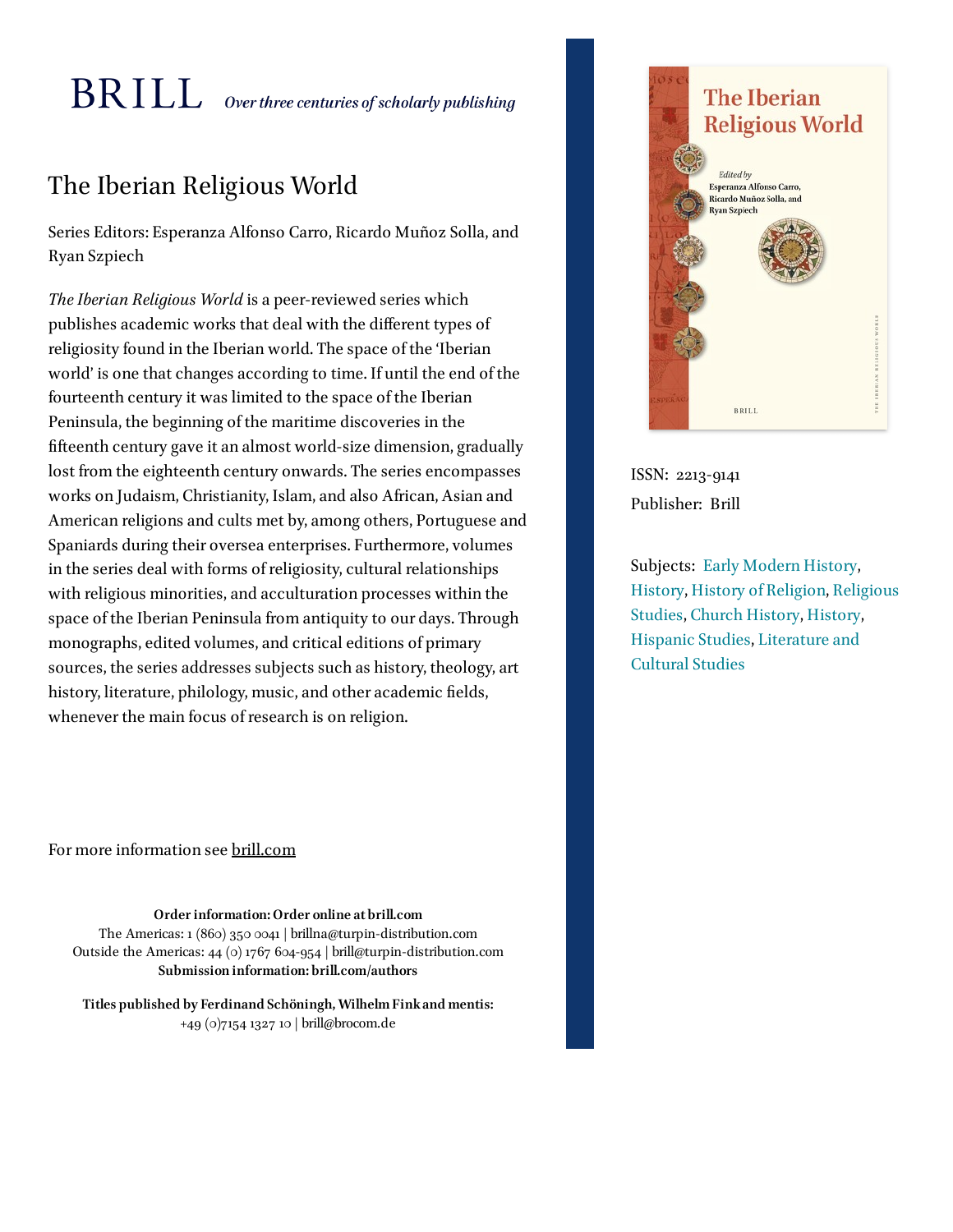Alfonso de [Cartagena's](https://brill.com/view/title/55913) 'Memoriale virtutum' (1422) **Aristotle for Lay Princes in Medieval Spain** Volume 8 Editor(s): María [Morrás](https://brill.com/search?f_0=author&q_0=Mar%C3%ADa+Morr%C3%A1s) and Jeremy [Lawrance](https://brill.com/search?f_0=author&q_0=Jeremy+Lawrance) Price: EUR €128.00 / USD \$154.00 Publication Date: 21 Apr 2022 978-90-04-19450-2 Available as: E-Book (PDF), Hardback

### [Translating](https://brill.com/view/title/58634) the Hebrew Bible in Medieval Iberia

**Oxford, Bodleian Library, MS Hunt. 268** Volume 7 By: [Esperanza](https://brill.com/search?f_0=author&q_0=Esperanza+Alfonso) Alfonso and Javier del [Barco](https://brill.com/search?f_0=author&q_0=Javier+del+Barco) Price: EUR €165.00 / USD \$199.00 Publication Date: 23 Sep 2021 978-90-04-46122-2 Available as: E-Book (PDF), Hardback

# The [Complexity](https://brill.com/view/title/35173) of Hispanic Religious Life in the 16th–18th Centuries

Volume 6 Editor(s): Doris [Moreno](https://brill.com/search?f_0=author&q_0=Doris+Moreno) Price: EUR €165.00 / USD \$199.00 Publication Date: 07 Nov 2019 978-90-04-41725-0 Available as: E-Book (PDF), Hardback

#### [Antisemitic](https://brill.com/view/title/54559) Conspiracy Theories in the Early Modern Iberian World

**Narratives of Fear and Hatred** Volume 5 By: [Francois](https://brill.com/search?f_0=author&q_0=Francois+Soyer) Soyer Price: EUR €198.00 / USD \$238.00 Publication Date: 07 Mar 2019 978-90-04-39560-2 Available as: E-Book (PDF), Hardback

## [Portuguese](https://brill.com/view/title/36390) Jews, New Christians, and 'New Jews'

**A Tribute to Roberto Bachmann** Volume 4 Editor(s): Claude B. [Stuczynski](https://brill.com/search?f_0=author&q_0=Claude+B.+Stuczynski) and Bruno [Feitler](https://brill.com/search?f_0=author&q_0=Bruno+Feitler) Price: EUR €242.00 / USD \$291.00 Publication Date: 12 Jun 2018 978-90-04-36497-4